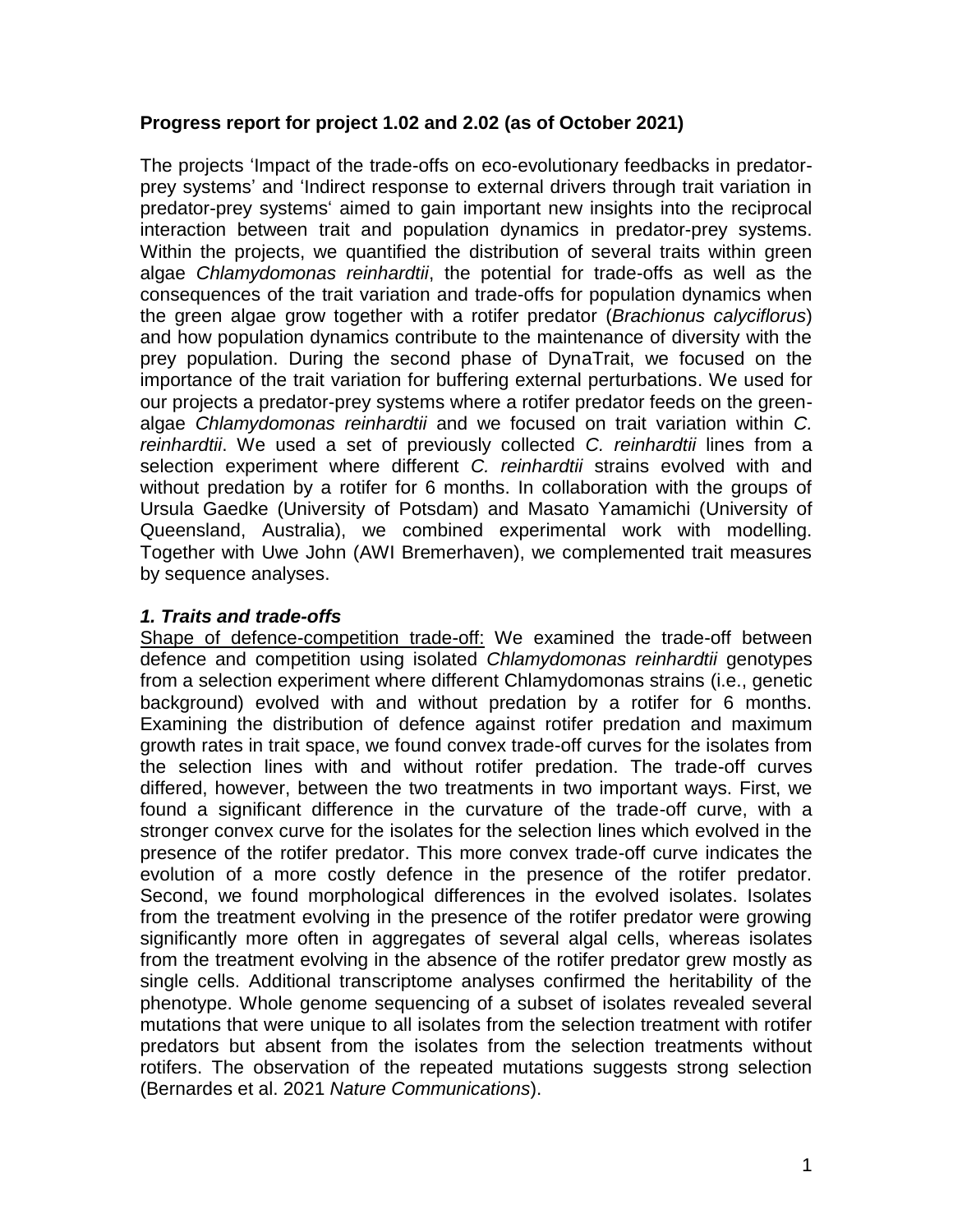Trait variation: In addition to defence and growth rates, we measured several additional traits to develop a better understanding of the trait variation across *C. reinhardtii* isolates. Specifically, we measured growth parameters (carrying capacity, area under the curve), morphology and the cells' ratio of carbon to nitrogen. These data haven been collected but have not been analysed yet.

Trait variation and fitness: Going one step further and aiming to link fitness with morphological and trophic traits, we measured functional response curves, halfsaturation constants and morphological traits for six *C. reinhardtii* isolates. The functional response curves were used to estimate attack rates, handling time as well as pre- and post-ingestion defences (Ehrlich & Gaedke 2018 Ecol. Evol). We found that isolates can be grouped into *C. reinhardtii* with pre- and post-attack defences against consumption by the rotifer predator. Information on the morphological traits was collected by image flow cytometry (Amnis®ImageStream) and we found that size, aggregation, and circularity separated the isolates into well and less defended prey. Finally, linking the traits to fitness in the presence and absence of the rotifer predator, we found that cell size and carrying capacity explained most variation in fitness under these conditions. In addition, we used the data to test how the trade-off changes with respect to the shape of the trade-off curve (i.e., costly defence or cheap defence) and the ranking of the isolates when focusing on different traits representing defence and competitive ability. We found that the shape of the trade-off changes from between convex and linear without changing the ranking of the isolates (i.e., from most defended to least defended).

### *2. Trade-offs and eco-evolutionary dynamics*

Based on theoretical work (Ehrlich et al. 2016) we designed experiments to test the invasion capability of a third algal genotype into a system with a rotifer predator and two prey genotypes. The latter are a defence or a competition specialist. The model with a two-dimensional trade-off assumes only two niches (defence and growth specialist) and the model analyse revealed that more than two types can only coexist under the assumption of fitness equality in this system. Thus, when adding a third prey genotype at low frequency to the system with the two specialists present, the possible outcomes are that the type invades and replaces one or both resident prey types or fails to invade. Whether invasion is possible or not depends on the traits of the third genotype. Initial experiments with *C. reinhardtii* and the rotifer confirmed the predictions from the model that a third type can or cannot invade depending on the trait combinations. The results of the full experiments were, however, less clear as invasion success of a third genotype differed across replicates and seemed independent of the position in trait space of the third genotype. Applying Chesson's Modern theory of Coexistence, we ran additional experimental tests with the *C. reinhardtii* isolates used in this experiment testing whether fitness and niche differences measurements were better predictors for the invasion capability than the positions in trait space. We found for most combinations of *C. reinhardtii* isolates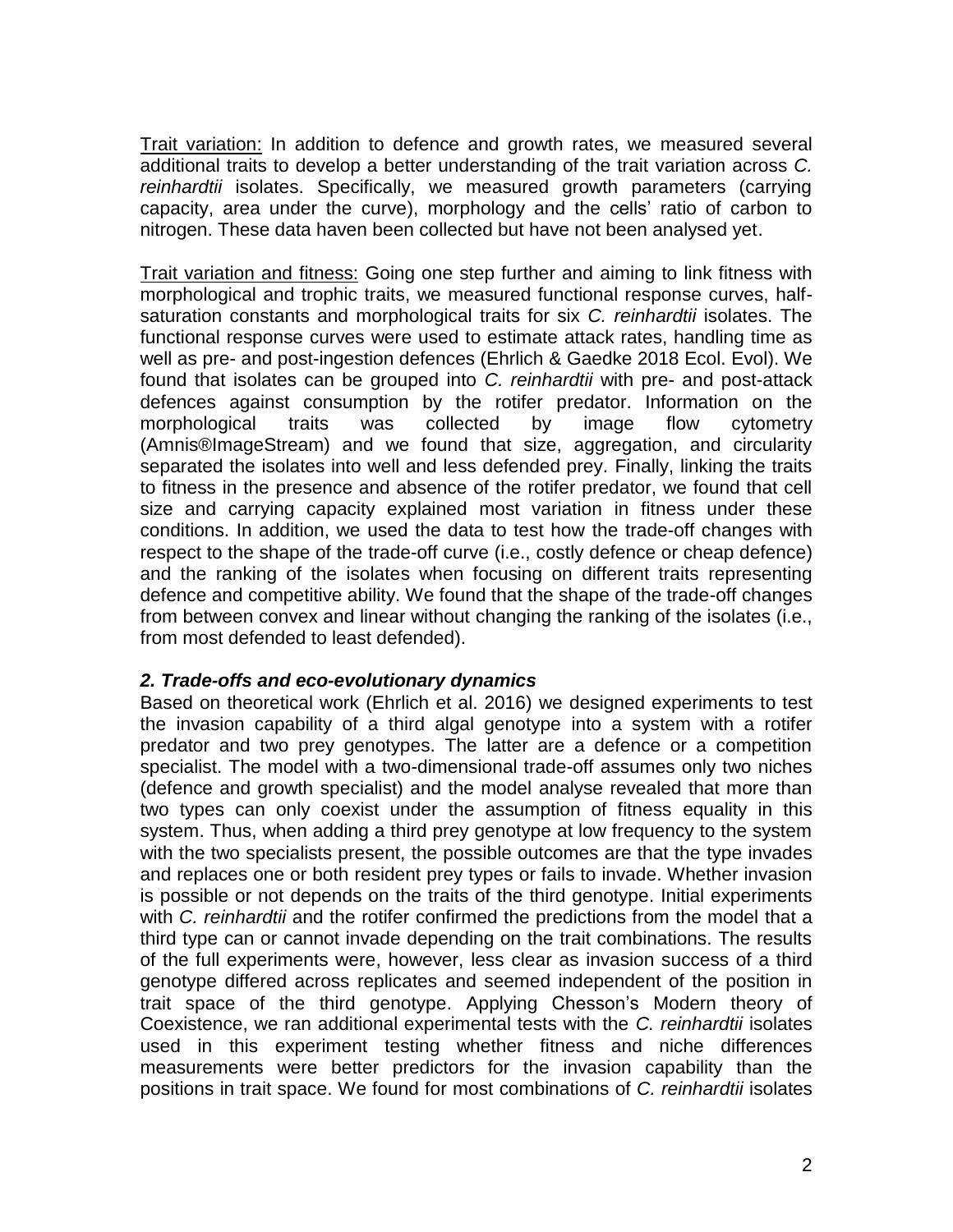a priority effect. As the algal and rotifer population size and the frequencies of the defended and undefended prey differed at the time point of the addition of the third genotype, it is possible that the priority effect played an important role in this experiment. We currently try to match the predictions from the fitness and niche differences to the outcome of the invasion experiments.

### *3. Trait variation and buffering of external perturbations*

We tested whether and how trait variation in the prey population can buffer external perturbations to the predator using model analyses and experiments.

Indirect evolutionary rescue: Indirect evolutionary rescue (IER) is a mechanism where a non-evolving population is saved from extinction in an otherwise lethal environment by evolution in an interacting population (Yamamichi & Miner 2017). This process has been initially described for predator-prey models, where extinction of the predator is prevented by a shift in the frequency of defended towards undefended prey when reduced predator densities lower selection for defended prey. We test how increased mortality, and the initial frequencies of the prey types affect the likelihood of IER. Combining the analyses of model simulations and experiments with rotifers feeding on an algal population we show IER in the presence of increased predator mortality. We found that IER was depending on the possibility of the prey population to evolve as well as on the frequency of the defended prey, with high frequencies of defended prey resulting in extinction because prey evolution was too slow. This frequency dependency for IER was more pronounced for higher predator mortalities. (Hermann & Becks, *under review*).

Indirect evolutionary rescue and trait range: Building on the results of IER described above, we ran another set of experiments, where we manipulated the trait range for defence and growth rate as well as the mortality level of the predator. Differences in the minimum and maximum trait values of the two prey types are predicted to affect the likelihood of observing IER because the rate of change in the two prey types in response to reduced predation depends on the trait differences. When changes in the average defence level in the prey population are too slow to allow positive growth of the predator in the presence of an increased mortality, IER will not occur. This work is done in collaboration with Masato Yamamichi who focuses on the analyses of a mathematical model. The works is currently ongoing.

Indirect evolutionary rescue, predator diversity and competition: We further run a IER experiment with a different predator (the ciliate *Tetrahymena thermophila*) with the aim to test how the likelihood of IER is affected by the predator traits. We use the same set up as in Hermann & Becks (under review) and will compare how the likelihood of IER changes with different predators. As a potential extension of this, we will investigate the role of IER on coexistence of the two predators. For this we plan to collaborate with Ellen van Velzen (University of Potsdam) on the modelling part.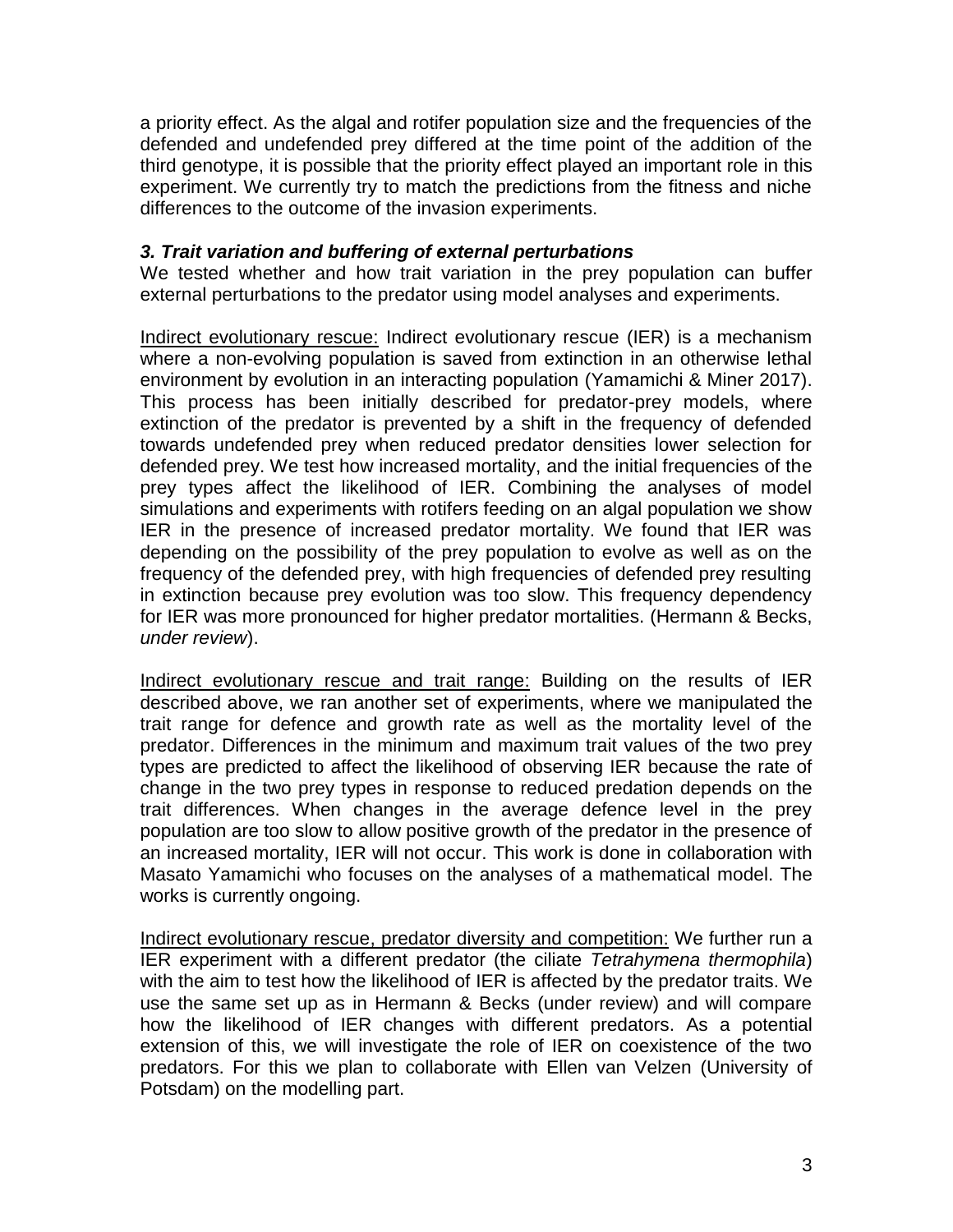Microplastic and trophic interactions: While many environmental perturbations lead to the extinction of a species, some perturbations affect the trophic interactions between consumer and its resources. Microplastic affects the uptake of *C. reinhardtii* by the rotifer *B. calyciflorus* and can thus affect the trophic interaction between the two trophic levels. We tested how functional response curves for six *C. reinhardtii* isolates differing in their levels of defence and competitiveness are affected by the presence of microplastics in two different sizes (i.e., one can be ingested but not digested, the other cannot be ingested) and at different concentrations. We found that ingestion rates are affected, but that the effect was depending on the *C. reinhardtii* isolates and the microplastics sizes and concentrations. For some of the *C. reinhardtii* isolates, we found an overall reduction in the ingestion rates for all *C. reinhardtii* densities offered in the experiment, while we observed for other isolates differences only at high *C. reinhardtii* densities. The data also suggest that for some *C. reinhardtii* isolates, the ingestion rates were increased in the presence of the microplastics. In additional experiments, we found that differences in functional response curves reduced rotifer growth rates (numerical response).

Indirect evolutionary facilitation I: Building on the observations that the presence of microplastic affects the trophic interaction between prey and predator, we analysed a chemostat predator-prey model asking under which conditions (concentration of plastic beads and differences in the defence level of the defended prey) a shift in the prey defence level (i.e., a shift in the frequency of the defended and undefended prey) can cancel the effect the microplastics have on the predator growth rates (= indirect evolutionary facilitation (IEF)). We found that IEF occurs at high concentrations of microplastics and when the trait differences in the defence levels of the undefended and defended prey are large. For some combinations of differences in defence trait and microplastic concentrations, we observed higher predator densities in the presence of microplastics than in in the absence of microplastics. The model analyses will be extended to examine how the consequences of the microplastics on the functional and numerical responses alter the dynamical behaviour of the system (e.g., shift from cycles to steady state dynamics).

Indirect evolutionary facilitation II: We will run chemostat experiments to test predictions from the model predator-prey model described above.

### **Development of the projects:**

Noemi Woltermann joined the project 'Impact of the trade-offs on ecoevolutionary feedbacks in predator-prey systems' as PhD student. Noemi Woltermann did however not complete her PhD thesis after becoming mother in the  $2<sup>nd</sup>$  year of her PhD. This has slowed down the progress, but we plan to finish some of the projects with the help of Master students.

*References*